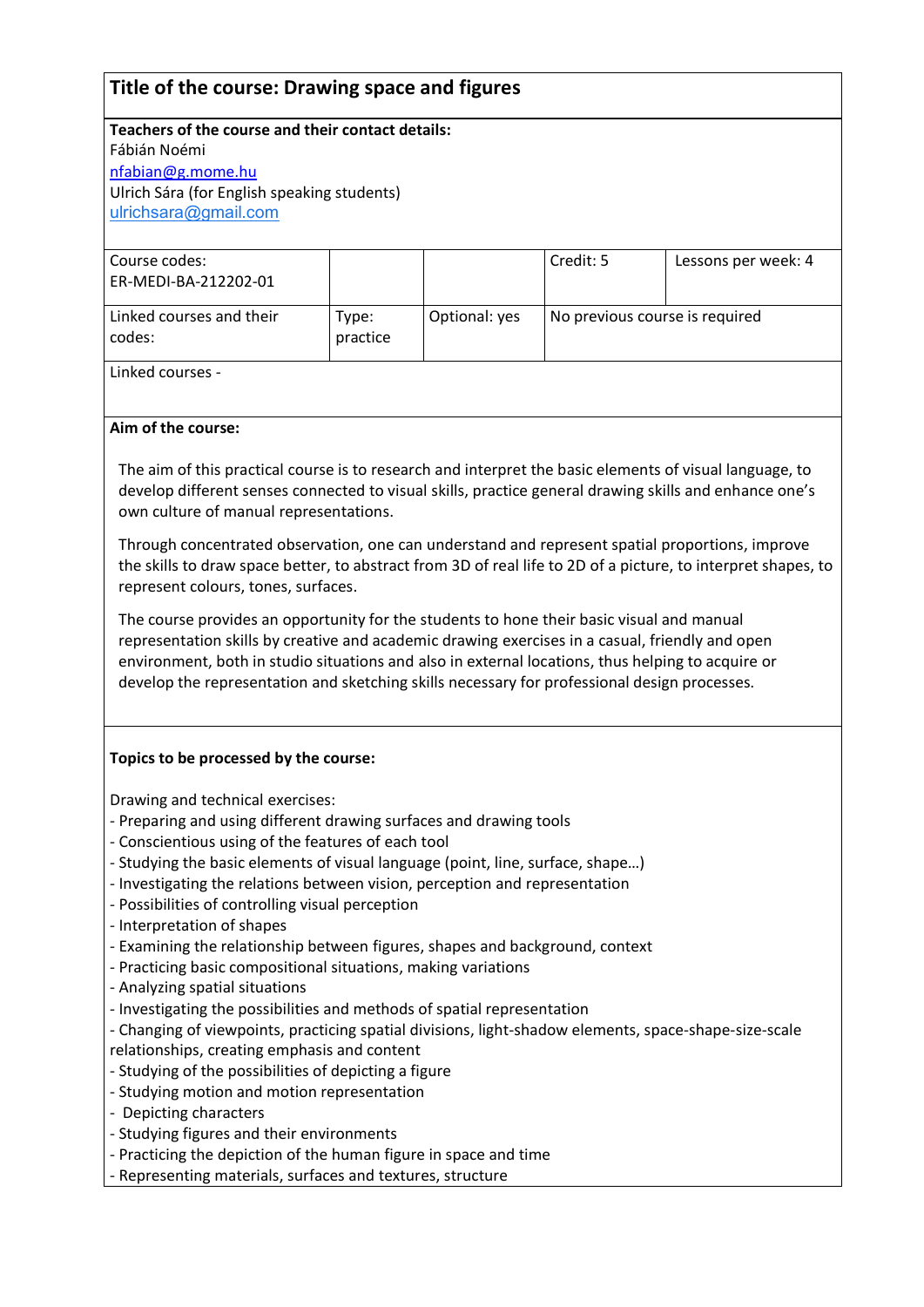- Depicting objects, material qualities, surfaces, physical elements

- Visual possibilities of amplification of sensory properties (such as material, texture, condition, touch, taste, smell)
- Improving one's personal drawing style and technical skills
- Examining the style of representation and meaning

# **The course consists of four thematic blocks, each of them is four weeks long.**

The thematic blocks are organized around four key topics:

- spatial representation,
- representation of a figure,
- motion representation,
- depicting a figure in space and time

Within each block there are several interrelated exercises with different focus, and technical method.

# **Different methodological elements:**

- frontal presentations and introductory lectures at the beginning of every block
- individual practical drawing exercises in the studio
- occasionally sketching exercises at an external location (playground, public space, sporting event, etc.).

The course concludes with a presentation and a small exhibition, where the students present their works to each other and to the lecturers participating.

# **Students' tasks and tasks:**

- Participation in the introductory lecture and practical classes.
- Implementation of the course tasks in individual work.
- Presenting their work at the end of the course.
- **Learning environment:**
- a work studio suitable for approx. 20 people and academic drawing situations
- and at the same time suitable for projection, presentation (projector (+ converters min. HDMI and
- VGA), projection screen, distributor, internet access, computer access

#### **Requirements:**

- active participation in the practical work during classes
- solving sub-tasks, transparency of the work process
- meeting deadlines
- completing the drawing exercises
- designing a presentation of the works
- presenting the completed works

#### **Evaluation method:**

- practical demonstration, presentation, exhibition

#### **Evaluation criteria:**

- active presence
- meeting the deadlines
- transparent workflow
- quality of the work
- the quality of the presentation